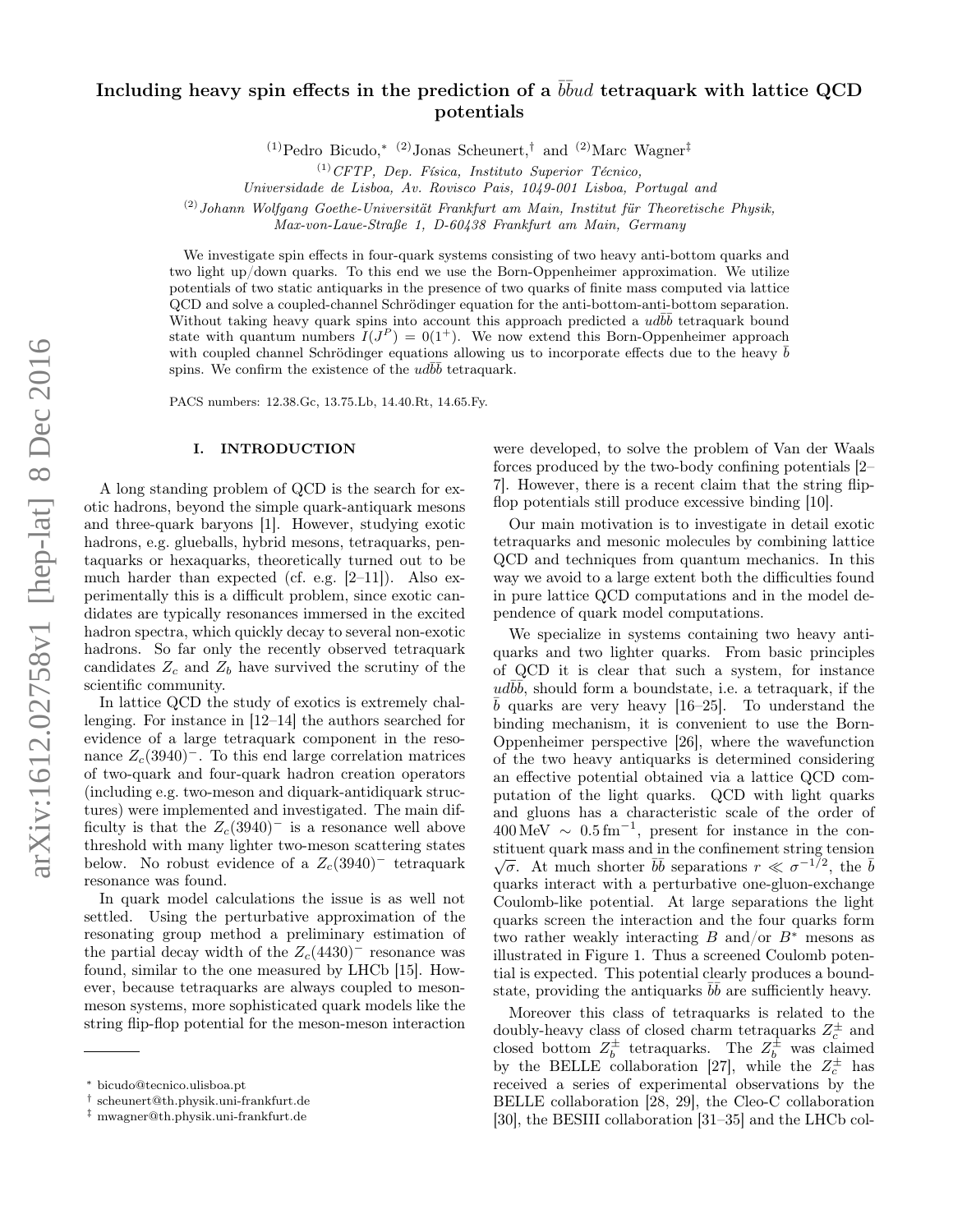

Figure 1: (a) At very short  $b\bar{b}$  separations the  $\bar{b}$  quarks interact with a perturbative one-gluon-exchange

Coulomb-like potential. (b) At large  $\overline{b}\overline{b}$  separations the light quarks ud screen the interaction and the four

quarks form two rather weakly interacting B and/or  $B^*$ mesons.

laboration [36]. However, this second class of doubleheavy tetraquarks is more difficult to address theoretically, since the  $Z_c^{\pm}$  and  $Z_b^{\pm}$  are QCD resonances, but not QCD bound states. Thus, we leave it for future studies (cf. [37] for first crude results).

Here we continue our previous studies, where we computed potentials of two static antiquarks in the presence of two quarks of finite mass using lattice QCD. Details on the computation of these potentials can be found in Refs. [38–40]. The existence of bound fourquark states, i.e. of tetraquarks, is then investigated using the Born-Oppenheimer approximation [26] and standard techniques from quantum mechanics. Recently, this approach provided evidence for the existence of a  $\overline{u}d\overline{b}\overline{b}$ tetraquark with quantum numbers  $I(J^P) = 0(1^+)$  [40– 42, while for similar combinations of heavier flavors  $s s\bar{b}\bar{b}$ and  $cc\bar{b}\bar{b}$  no bound states seem to exist [43, 44] (the latter is consistent with lattice QCD computations considering four quarks of finite mass; cf. e.g. [12, 45]).

In this work we consider for the first time effects due to the spins of the heavy  $b$  quarks. In the first step of the Born-Oppenheimer approximation we compute the contribution of the light quarks ud to the potential of the heavy antiquarks  $\overline{b}\overline{b}$  via lattice QCD. As before [40, 41, 43] we use the static approximation for the  $\bar{b}$ quarks, where their positions are frozen and their spin is irrelevant. Then, in the second step, we use a Hamiltonian for  $b$  quarks of finite mass with their spin interactions incorporated.

Notice the  $b$  spin effects are expected to be of the same order of magnitude as the estimated binding energy of the  $ud\overrightarrow{bb}$  tetraquark. For instance spin effects account for a mass difference  $m_{B^*} - m_B \approx 46$  MeV, while the binding energy found in [40] is  $E_B = -90^{+43}_{-36}$  MeV. Moreover, both the kinetic term utilized in previous works,  $p^2/2\mu$ with  $\mu = m_b/2$ , and the spin-dependent part of the onegluon exchange potential of a heavy and a light quark,

$$
V_{jk}(\mathbf{r}_j, \mathbf{s}_j, \mathbf{r}_k, \mathbf{s}_k) = -\frac{C\alpha_s}{4} \left( \frac{1}{r} - \frac{\pi}{2} \delta^3(\mathbf{r}) \left( \frac{1}{m_j^2} + \frac{1}{m_k^2} + \frac{16\mathbf{s}_j \cdot \mathbf{s}_k}{3m_j m_k} \right) + \dots \right),
$$
\n(1)

 $(j, k$  are the (anti)quark indices,  $\mathbf{r}_i$ ,  $\mathbf{s}_i$  and  $m_i$  denote their positions, spins and masses, respectively; cf. [46]) are of the same order in the  $1/m_b$  expansion. Thus it is crucial to study the impact of the  $\bar{b}$  spins on the predicted  $ud\bar{b}\bar{b}$  tetraquark.

At small  $b\bar{b}$  separations the heavy degrees of freedom are the two  $\bar{b}$  quarks, while at large separations these are rather the two B and/or  $B^*$  mesons. Thus, in what concerns the kinetic energy, the reduced mass may either be  $m_b/2$  or  $m_{B(*)}/2$ . In Refs. [41, 43] we verified that both options result in very similar binding energies for the  $ud\overline{b}\overline{b}$  tetraquark. Similar considerations apply to the heavy spin effects: at small separations we expect a hyperfine potential similar to  $(1)$ , while at large separations heavy spin effects should be reflected by the mass difference  $m_{B^*} - m_B$ .

Hyperfine potentials for  $ud\overline{b}\overline{b}$  systems from lattice QCD are not yet available, although heavy quark effective theory (HQET) could in principle be used to compute them (so far this has only been done for heavy quark-antiquark systems; cf. e.g. [47, 48]). Thus we follow the strategy of including the heavy spin effects via the  $m_{B<sup>*</sup>}-m_B$  mass difference. We compute potentials of two heavy antiquarks  $b\bar{b}$  in the presence of two light ud quarks for different light spin combinations using the static approximation for the  $\bar{b}$  quarks [38–40]. Then we interpret them as potentials between appropriate linear combinations of pseudoscalar B mesons and/or vector  $B^*$  mesons as suggested in [49]. These potentials, which correspond to  $BB$ ,  $BB^*$  and  $B^*B^*$  meson pairs, are finally used in a coupled system of non-relativistic Schrödinger equations for the relative coordinate of the two  $b$  quarks. This allows to investigate, how the binding energy of the  $ud\bar{b}\bar{b}$ tetraquark is affected by the heavy spins. In particular we are able to check and will confirm, that the predicted ud $b\bar{b}$  tetraquark with quantum numbers  $I(J^P) = 0(1^+)$ still exists, when heavy spin effects are taken into account.

The paper is organized as follows. In section II we discuss the Born-Oppenheimer approximation and include heavy spin effects by setting up a  $16 \times 16$  coupled channel Schrödinger equation. In section III we discuss symmetries and quantum numbers to split this equation into several independent problems, which are more easy to solve. In section IV we we discuss one of these problems in detail and solve it numerically, a  $2 \times 2$  coupled channel Schrödinger equation corresponding to the  $I(J^P) = 0(1^+)$  ud $b\bar{b}$  tetraquark. Finally we conclude in section V.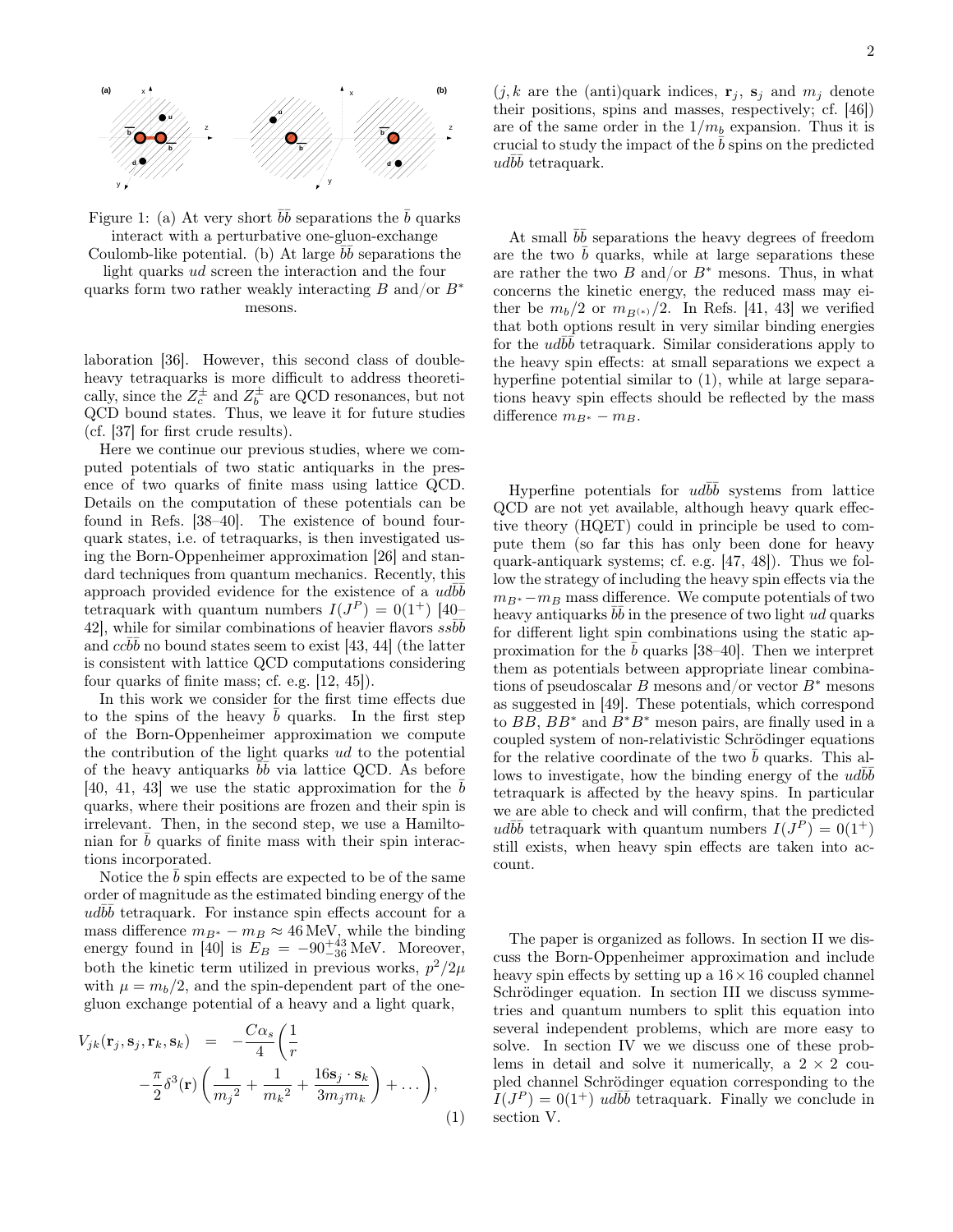# II. INCORPORATING HEAVY  $\bar{b}\bar{b}$  SPIN **EFFECTS**

## A. Interpreting lattice QCD  $qq\bar{Q}\bar{Q}$  potentials in terms of  $B$  and  $B^*$  mesons

In [40] we have computed potentials of two static antiquarks  $\overline{Q}$  in the presence of two light quarks  $q \in \{u, d\}$ of physical mass using standard techniques from lattice QCD, which is the first step of the Born-Oppenheimer approximation. In particular we have used four-quark creation operators

$$
\mathcal{O}_{L,S}(\vec{r}_1, \vec{r}_2) = (\mathcal{C}L)_{AB}(\mathcal{C}S)_{CD} \n\left(\bar{Q}_C(\vec{r}_1)q_A^{(1)}(\vec{r}_1)\right)\left(\bar{Q}_D(\vec{r}_2)q_B^{(2)}(\vec{r}_2)\right)
$$
\n(2)

 $(C = \gamma_0 \gamma_2)$  is the charge conjugation matrix,  $A, \ldots, D$  denote spin indices). The positions of the static quarks  $\vec{r}_1$ and  $\vec{r}_2$  are fixed, i.e. can be considered as quantum numbers. Moreover, the static quark spins do not appear in the Hamiltonian, i.e. the potentials do not depend on these static spins, and light and static spins are separately conserved. Thus, it is appropriate to couple the two light spins (via  $L$ ) and the two static spins (via  $S$ ). The corresponding potentials, which are independent of S, are denoted by  $V_L(r)$ ,  $r = |\vec{r}_1 - \vec{r}_2|$ .

At large r the considered  $qqQQ$  four-quark system will have the structure of two static-light mesons  $\overline{Q}\Gamma q$ at separation  $r$ . Since a static quark has only two spin components, i.e. can also be denoted according to  $\overline{Q} \rightarrow \overline{Q}(1+\gamma_0)/2$ , there are only 8 independent combinations of  $\gamma$  matrices corresponding to the following quantum numbers:

- $\Gamma = (1 + \gamma_0)\gamma_5$  $\rightarrow J^P = 0^-$  (the pseudoscalar B meson),
- $\Gamma = (1 + \gamma_0)\gamma_j \ (j = 1, 2, 3)$  $\rightarrow J^P = 1^-$  (the vector  $B^*$  meson),
- $\Gamma = (1 + \gamma_0)1$  $\rightarrow J^P = 0^+$  (the scalar  $B_0^*$  meson),
- $\Gamma = (1 + \gamma_0) \gamma_j \gamma_5$   $(j = 1, 2, 3)$  $\rightarrow J^P = 1^+$  (the pseudovector  $B_1^*$  meson).

As already mentioned the static quark spins do not appear in the Hamiltonian and, hence,  $B$  and  $B^*$  mesons are degenerate as well as  $B_0^*$  and  $B_1^*$  mesons. For a comprehensive discussion of static-light mesons we refer to [50, 51].

To understand the details of the meson-meson structure generated by the creation operators (2), one has to express them in terms of static-light bilinears  $\overline{Q}\Gamma q$ . We do this by using the Fierz identity,

$$
\mathcal{O}_{L,S}(\vec{r}_1, \vec{r}_2) =
$$
  
=  $\mathbb{G}(S, L)_{ab} \Big( \bar{Q}(\vec{r}_1) \Gamma^a q^{(1)}(\vec{r}_1) \Big) \Big( \bar{Q}(\vec{r}_2) \Gamma^b q^{(2)}(\vec{r}_2) \Big)$  (3)

with

$$
\mathbb{G}(S, L)_{ab} = \frac{1}{16} \operatorname{Tr} \left( (\mathcal{C}S)^T \Gamma_a^T (\mathcal{C}L) \Gamma_b \right), \tag{4}
$$

where  $\Gamma^a \in \{(\mathbb{1} + \gamma_0)\gamma_5, (\mathbb{1} + \gamma_0)\gamma_j, (\mathbb{1} + \gamma_0)\mathbb{1}, (\mathbb{1} + \gamma_0)\gamma_5, (\mathbb{1} + \gamma_0)\gamma_5, (\mathbb{1} + \gamma_0)\gamma_5, (\mathbb{1} + \gamma_0)\gamma_5, (\mathbb{1} + \gamma_0)\gamma_5, (\mathbb{1} + \gamma_0)\gamma_5, (\mathbb{1} + \gamma_0)\gamma_5, (\mathbb{1} + \gamma_0)\gamma_5, (\mathbb{1} + \gamma_0)\gamma_5, (\mathbb{1} + \gamma_0)\gamma_$  $\gamma_0$ ) $\gamma_j \gamma_5$ } (as discussed above) and  $\Gamma_a$  denotes the inverse of  $\Gamma^a$ . From the right-hand side of (3) one can read off, which linear combinations of pairs of  $B, B^*, B_0^*$  and  $B_1^*$ mesons the creation operators  $\mathcal{O}_{L,S}$  excite.

In this work we focus on combinations of pairs of B and  $B^*$  mesons (the two lightest bottom mesons), which are degenerate in the static limit and have similar mass in nature  $(m_{B^*} - m_B \approx 45 \text{ MeV})$ . One can show that there are 16 posibilities of light and static spin couplings,

$$
L, S \in \{ (\mathbb{1} + \gamma_0) \gamma_5, (\mathbb{1} + \gamma_0) \gamma_j \},
$$
 (5)

which generate exclusively such combinations, i.e. where  $\mathbb{G}(S, L)_{ab} = 0$ , if either  $\Gamma^a$  or  $\Gamma^b$  in (3) is not element of  $\{(\mathbb{1} + \gamma_0)\gamma_5, (\mathbb{1} + \gamma_0)\gamma_i\}.$ 

The corresponding  $qq\bar{Q}\bar{Q}$  potentials, which depend only on  $L$ , but not on  $S$ , fall in two different classes,

(1)  $V_5(r) \equiv V_{(1+\gamma_0)\gamma_5}$ , – corresponding to  $L = (1 + \gamma_0)\gamma_5$ ,  $\overline{I} = 0$  attractive for isospin  $I = 0$  $(qq = (ud - du)/\sqrt{2}),$ – repulsive for isospin  $I = 1$  $(qq \in \{uu, (ud+du)/\sqrt{2}, dd\}),$ (2)  $V_j(r) \equiv V_{(1+\gamma_0)\gamma_j},$ – corresponding to  $L = (1 + \gamma_0)\gamma_i$ .

$$
- repulsive for isospin I = 0
$$
  
\n
$$
(qq = (ud - du)/\sqrt{2}),
$$
  
\n- attractive for isospin I = 1  
\n
$$
(qq \in \{uu, (ud + du)/\sqrt{2}, dd\}).
$$

Note that neither for  $V_5(r)$  (where  $L = (1 + \gamma_0)\gamma_5$ ) nor for  $V_j(r)$  (where L is an arbitrary linear combination of  $(1 + \gamma_0)\gamma_1$ ,  $(1 + \gamma_0)\gamma_2$ ,  $(1 + \gamma_0)\gamma_3$ ) it is possible to choose  $S$  in such a way that exclusively a  $B$  meson pair appears on the right hand side of Eq. (3) (i.e.  $\Gamma^a = \Gamma^b =$  $(1 + \gamma_0)\gamma_5$ ). One always finds linear combinations of B and  $B^*$  mesons.

For example, when  $L = S = (1 + \gamma_0)\gamma_5$ , the righthand side of Eq. (3) is proportional to  $B(\vec{r_1})B(\vec{r_2})$  +  $B_{x}^{*}(\vec{r}_{1})B_{x}^{*}(\vec{r}_{2})+B_{y}^{*}(\vec{r}_{1})B_{y}^{*}(\vec{r}_{2})+B_{z}^{*}(\vec{r}_{1})B_{z}^{*}(\vec{r}_{2}) \ (B \equiv \bar{Q}(1+$  $(\gamma_0)\gamma_5q$  and  $B_j^* \equiv \overline{Q}(1+\gamma_0)\gamma_jq$ , i.e.  $j = x, y, z$  denotes the spin orientation of  $B^*$ ). Vice versa, a  $B(\vec{r}_1)B(\vec{r}_2)$ pair does not have defined light quark spin and hence does not exclusively correspond to one of the two potentials  $V_5(r)$  or  $V_i(r)$ , but to a mixture of both, where one is attractive and the other is repulsive.

Taking the mass difference and the mixing of B and B<sup>∗</sup> mesons into account (or the mixing of attractive and repulsive potentials, respectively), which has not been considered in our previous studies [40, 41, 43], is the goal of this work.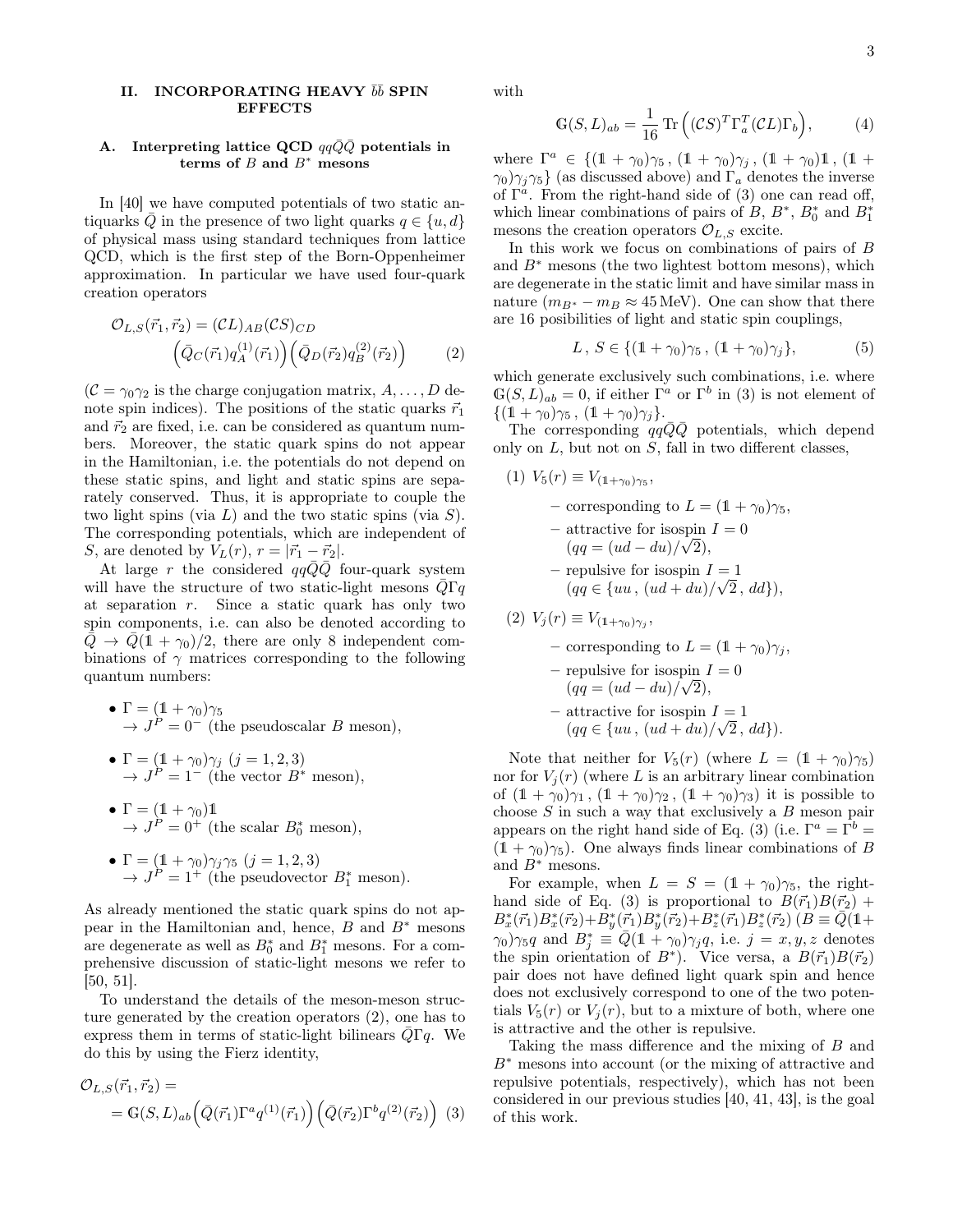#### B. The coupled channel Schrödinger equation

To determine, whether there are bound  $ud\bar{b}\bar{b}$  states, we study a coupled channel Schrödinger equation for the two  $b$  quarks as the second step of the Born-Oppenheimer approximation,

$$
H\Psi(\vec{r}_1, \vec{r}_2) = E\Psi(\vec{r}_1, \vec{r}_2). \tag{6}
$$

The Hamiltonian  $H$  acts on a 16-component wave function  $\Psi$ . The 16 components of  $\Psi$  correspond to the 16 possibilities to combine  $(B(\vec{r}_1), B_x^*(\vec{r}_1), B_y^*(\vec{r}_1), B_z^*(\vec{r}_1))$ and  $(B(\vec{r}_2), B_x^*(\vec{r}_2), B_y^*(\vec{r}_2), B_z^*(\vec{r}_2))$ , i.e. the first component corresponds to  $B(\vec{r}_1)B(\vec{r}_2)$ , the second to  $B(\vec{r}_1)B_x^*(\vec{r}_2)$ , the third to  $B(\vec{r}_1)B_y^*(\vec{r}_2)$ , etc. The Hamiltonian can be split in a free and an interacting part according to  $H = H_0 + H_{\text{int}}$ .

The free part of the Hamiltonian  $H_0$  contains the kinetic energy of the  $\overline{b}$  quarks and the masses of the B and the  $B^*$  mesons,

$$
H_0 = M \otimes 1_{4 \times 4} + 1_{4 \times 4} \otimes M + \frac{\vec{p}_1^2 + \vec{p}_2^2}{2m_b} 1_{16 \times 16} \quad (7)
$$

with

$$
M = \text{diag}\left(m_B, m_{B^*}, m_{B^*}, m_{B^*}\right) \tag{8}
$$

 $(m_b = 4977 \text{ from the quark model } [52] \text{ and } m_B =$ 5280 MeV,  $m_{B^*} = 5325$  MeV from the PDG [53]). It is illustrative to consider for the moment  $H_{\text{int}} = 0$ , i.e. the trivial case, where interactions between the  $b$  quarks are absent. Clearly, the system of 16 equations (6) decouples into 16 independent equations, the first for BB, the second for  $BB_x^*$ , the third for  $BB_y^*$ , etc. It is straightforward to determine the lowest energy eigenvalues of these 16 equations, which are  $m_B + m_B$  (1×),  $m_B + m_{B^*}$  (6×) and  $m_{B^*} + m_{B^*}$  (9×), i.e. they correspond to the sum of the two corresponding non-interacting mesons.

The interacting part of the Hamiltonian  $H_{\text{int}}$  contains the  $\overline{Q}q\overline{q}q$  potentials  $V_5(r)$  and  $V_j(r)$  computed with lattice QCD and discussed in the previous subsection. These potentials are spherically symmetric and can be parameterized by

$$
V_X(r) = -\frac{\alpha_X}{r} \exp\bigg(-\bigg(\frac{r}{d_X}\bigg)^2\bigg),\tag{9}
$$

where  $\alpha_X$  and  $d_X$   $(X = 5, j)$  are determined by fitting (9) to our lattice QCD results from [40]. At small  $b\bar{b}$  separations the potentials are dominated by 1-gluon exchange and, hence, are proportional to  $1/r$ , while at large  $\overline{b}$ separations there is exponential screening, which corresponds to the formation of an essentially non-interacting  $B^{(*)}B^{(*)}$  meson pair (for details cf. [40, 43]).  $H_{\text{int}}$  is given by

$$
H_{\rm int} = T^{-1}V(r)T,\tag{10}
$$

where

$$
V(r) = \text{diag}\left(\underbrace{V_5(r), \dots, V_5(r)}_{4 \times}, \underbrace{V_j(r), \dots, V_j(r)}_{12 \times}\right).
$$
\n(11)

T is the transformation between the 16 components of the Schrödinger equation i.e. the 16 possible meson pairs  $BB, BB_x^*, BB_y^*$ , etc. and the 16 static-static-light-light channels defined by the static and the light spin couplings S and L (cf. Eq. (2)), for which the  $qqQQ$  potentials have been computed. The entries of  $T$  are the coefficients  $\mathbb{G}(S, L)_{ab}$  appearing in the Fierz identity (3), where  $S, L$  label the rows and ab label the columns of T.  $T$  is not diagonal and, hence, couples the 16 equations (6). The corresponding physics is the interplay between different meson masses  $m_B$  and  $m_{B*}$  on the one hand and attractive and repulsive potentials  $V_5(r)$  and  $V_1(r)$ on the other hand.

#### III. SYMMETRIES AND QUANTUM NUMBERS

# A. Decoupling the Schrödinger equation according to total angular momentum

The  $16 \times 16$  coupled channel Schrödinger equation (6) can be decoupled into simpler  $1 \times 1$  or  $2 \times 2$  equations, which correspond to total angular momentum  $J = 0, 1, 2$ ,  $J_z = -J, \ldots, +J$  and, in case of  $J = 1$ , to symmetry/antisymmetry with respect to meson exchange.

#### 1. Total angular momentum  $J = 0$

For  $J = 0$  there is a single  $2 \times 2$  coupled channel Schrödinger equation with Hamiltonian,

$$
\tilde{H}_{0,J=0} = \begin{pmatrix} 2m_B & 0 \\ 0 & 2m_{B^*} \end{pmatrix} + \frac{\bar{p}_1^2 + \bar{p}_2^2}{2m_b} \mathbb{1}_{2 \times 2}
$$
\n
$$
\tilde{H}_{int,J=0} = \frac{1}{4} \begin{pmatrix} V_5(r) + 3V_j(r) & \sqrt{3}(V_5(r) - V_j(r)) \\ \sqrt{3}(V_5(r) - V_j(r)) & 3V_5(r) + V_j(r) \end{pmatrix}.
$$
\n(12b)

The corresponding 2-component wave function is related to the components of the 16-component wave function from (6) via,

$$
\tilde{\Psi}_{J=0} = \begin{pmatrix} BB \\ (1/\sqrt{3})(\vec{B}^*)^2 \end{pmatrix}
$$
 (13)

with  $(\vec{B}^*)^2 = B_x^* B_x^* + B_y^* B_y^* + B_z^* B_z^*.$ 

#### 2. Total angular momentum  $J = 1$

For  $J = 1$  there is a threefold degeneracy (due to  $J_z =$  $-1, 0, +1$ ) both for a 1 × 1 Schrödinger equation and a  $2 \times 2$  Schrödinger equation.

• The Hamiltonian of each of the three  $1\times1$  equations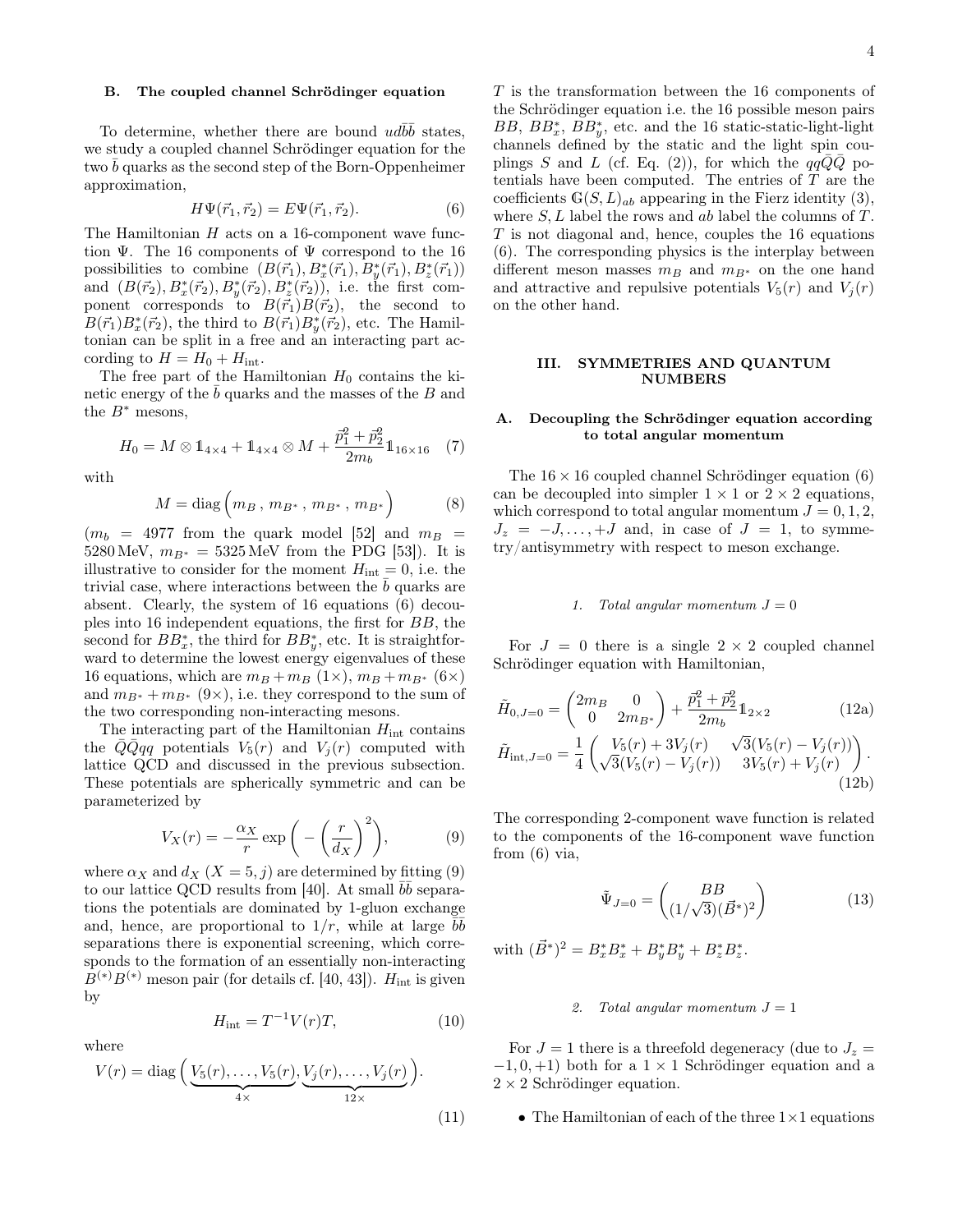is

$$
\tilde{H}_{0,J=1,1\times1} = m_B + m_{B^*} + \frac{\bar{p}_1^2 + \bar{p}_2^2}{2m_b} \tag{14a}
$$

$$
\tilde{H}_{\text{int},J=1,1\times1} = V_j(r) \tag{14b}
$$

and the corresponding wave functions are symmetric under meson exchange,

$$
\tilde{\Psi}_{J=1,j,1\times1} = \frac{1}{\sqrt{2}} \Big( B_j^* B + B B_j^* \Big). \tag{15}
$$

• The Hamiltonian of each of the three  $2\times 2$  equations is

$$
\tilde{H}_{0,J=1,2\times2} = \begin{pmatrix} m_{B^*} + m_B & 0\\ 0 & 2m_{B^*} \end{pmatrix} + \frac{\vec{p}_1^2 + \vec{p}_2^2}{2m_b} \mathbb{1}_{2\times2}
$$
\n(16a)\n
$$
\tilde{H}_{int,J=1,2\times2} = \frac{1}{2} \begin{pmatrix} V_5(r) + V_j(r) & V_j(r) - V_5(r) \\ V_r(r) & V_r(r) + V_r(r) \end{pmatrix} \tag{16b}
$$

$$
H_{\text{int},J=1,2\times 2} = \frac{1}{2} \begin{pmatrix} v_3(r) + v_3(r) & v_3(r) & v_3(r) \\ V_j(r) - V_5(r) & V_5(r) + V_j(r) \end{pmatrix} (16b)
$$

and the corresponding 2-component wave functions are antisymmetric under meson exchange,

$$
\tilde{\Psi}_{J=1,j,2\times 2} = \frac{1}{\sqrt{2}} \begin{pmatrix} B_j^* B - B B_j^* \\ \epsilon_{jkl} B_k^* B_l^* \end{pmatrix} . \tag{17}
$$

### 3. Total angular momentum  $J = 2$

For  $J = 2$  there is a fivefold degeneracy (due to  $J_z =$  $-2, -1, 0, +1, +2$  for a  $1 \times 1$  Schrödinger equation. The Hamiltonian of each of the five  $1 \times 1$  equations is

$$
\tilde{H}_{0,J=2,1\times1} = 2m_{B^*} + \frac{\vec{p}_1^2 + \vec{p}_2^2}{2m_b} \tag{18a}
$$

$$
\tilde{H}_{\text{int},J=2,1\times1} = V_j(r) \tag{18b}
$$

with corresponding wave functions

$$
\tilde{\Psi}_{J=2,J_z} = T_{2,J_z}(B_x^*, B_y^*, B_z^*),\tag{19}
$$

where  $T_{2,J_z}$  are the components of a spherical tensor of rank 2, which is quadratic in  $B_x^*, B_y^*$  and  $B_z^*$ .

## B. Antisymmetry of the wave function and isospin

Each of the four Hamiltonians  $(12)$ ,  $(14)$ ,  $(16)$  and  $(18)$ is valid only for either isospin  $I = 0$  (where  $V_5$  attractive and  $V_j$  is repulsive) or isospin  $I = 1$  (where  $V_5$  is repulsive and  $V_i$  is attractive). The reason is that both the heavy antiquarks  $b\bar{b}$  as well as the light quarks qq are fermions and, therefore, their wave function must be antisymmetric under exchange according to the Pauli exclusion principle. For the  $b$  quarks this is neglected in our lattice QCD computations of the potentials, since we have used static quarks.

In [43] the quantum numbers of the heavy antiquarks  $b\bar{b}$  and the light quarks qq have been discussed in detail to explain, why certain potentials are attractive, while others are repulsive. Here we summarize these arguments again and relate isospin  $I$ , light spin  $j$  and heavy spin  $j_b$  to the Hamiltonians (12), (18), (14) and (16) characterized by total angular momentum  $J$  (cf. Table I for a summary).

The computed potentials of two static antiquarks  $V<sub>L</sub>$ appearing in  $(12)$ ,  $(14)$ ,  $(16)$  and  $(18)$  are different for different isospin  $I = 0, 1$  and different light spin  $j = 0, 1$  $(L = (1 + \gamma_0)\gamma_5$  corresponds to  $j = 0, L = (1 + \gamma_0)\gamma_i$ corresponds to  $j = 1$ ). Therefore, we will discuss four possibilities (the four lines of Table I).

If isospin and light spin are identical, i.e. either  $I =$  $j = 0$  (combination 1) or  $I = j = 1$  (combination 4), the light quarks must be in an antisymmetric color triplet  $\overline{3}$ . For a gauge invariant four-quark system this implies also an antisymmetric color triplet 3 for the  $\bar{b}$  quarks, i.e. an attractive potential. Similarly, if isospin and light spin are not identical, i.e. either  $I = 0 \neq j = 1$  (combination 2) or  $I = 1 \neq j = 0$  (combination 3), both the light and the heavy quarks must be in a repulsive color sextet 6 and  $\bar{6}$ , respectively, i.e. the potential is repulsive.

We expect that for a possibly existing bound state the  $\bar{b}$ quarks form a spatially symmetric s-wave (in section IV we solve the Schrödinger equation for such an s-wave). Consequently, the heavy spin  $j_b$  must be symmetric for color triplets, i.e.  $j_b = 1$ , and antisymmetric for color sextets, i.e.  $j_b = 0$ .

The  $I = 0$  combinations 1 and 2 both have total angular momentum  $J = 1$  (either  $j = 0$ ,  $j_b = 1$  or  $j = 1$ ,  $j_b = 0$ ). They correspond to the  $2 \times 2$  problem (16) with an attractive  $V_5$  and a repulsive  $V_j$  potential. In our previous papers [40, 41, 43], where we did not take heavy spin effects into account, we found that this attactive  $V<sub>5</sub>$  potential is sufficiently strong to host a bound state, which was interpreted as an  $I(J^P) = 0(1^+)$  tetraquark. The main question of this paper, which we will investigate in the next section, is, whether this bound state will persist, when we consider the  $2 \times 2$  problem (16), i.e. when including heavy spin effects.

The  $I = 1$  combinations 3 and 4 have  $J = 0$  and  $J = 0, 1, 2$ , respectively. They correspond to the  $2 \times 2$ problem (12) and the  $1 \times 1$  problems (14) and (18) with an attractive  $V_j$  and a repulsive  $V_5$  potential. Since the  $I = 1$   $V_j$  potential has been found to be not sufficiently attractive to host a bound state, even with heavy spin effects neglected, we do not study these combinations any further.

Since both B and  $B^*$  mesons have negative parity, combinations 1 to 4 all have positive parity  $P = +$ .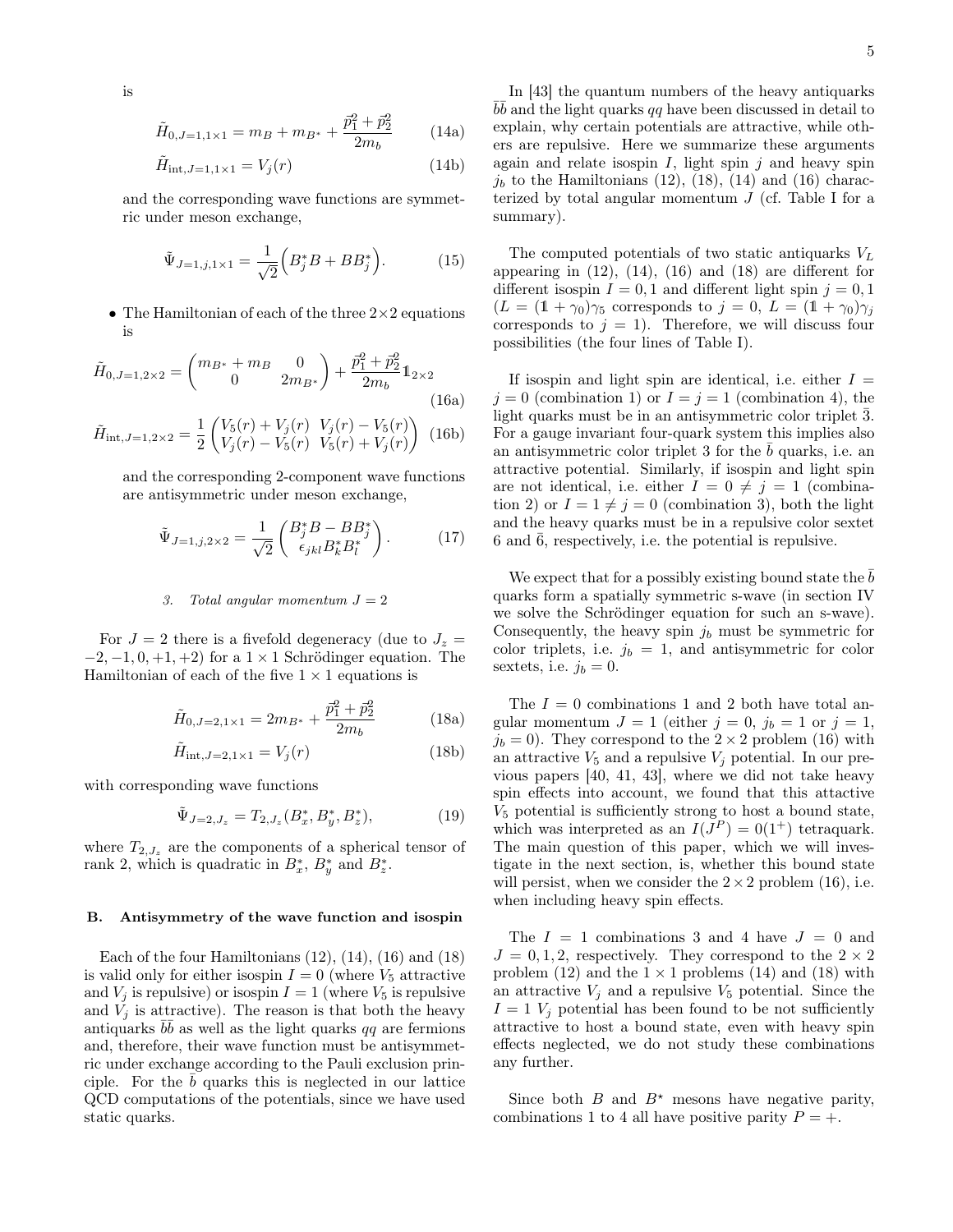|                                   | light quarks qq |              |                      | heavy antiquarks $\overline{b}\overline{b}$ |              | qqbb                               |
|-----------------------------------|-----------------|--------------|----------------------|---------------------------------------------|--------------|------------------------------------|
| combination $\parallel$ isospin I |                 | spin $i$     | color                | color                                       | spin $ib$    | $\text{Ispin}, \text{parity } J^P$ |
| 2                                 | 0(A)<br>0(A)    | 0(A)<br>1(S) | $\bar{3}(A)$<br>6(S) | 3(A)<br>$\bar{6}$ (S)                       | 1(S)<br>0(A) |                                    |
| 3<br>4                            | (S)<br>(S)      | 0(A)<br>1(S) | 6(S)<br>$\bar{3}(A)$ | $\bar{6}$ (S)<br>3(A)                       | 0(A)<br>1(S) | $2^{+}$                            |

Table I: Possible combinations of quantum numbers/color representations and corresponding symmetric (S) or antisymmetric (A) behavior of the wave functions.

# IV. SOLVING THE COUPLED SCHRÖDINGER EQUATION

## A. Analytical simplifications and boundary conditions

The  $2 \times 2$  coupled channel Schrödinger equation (16) is a partial differential equation in six variables, the positions of the  $\bar{b}$  quarks  $\vec{r}_1$  and  $\vec{r}_2$ . It can be split in two independent equations in three variables by transforming to the center of mass coordinate (the corresponding equation is trivial to solve) and the relative coordinate  $\vec{r} = \vec{r}_2 - \vec{r}_1.$ 

Since the potentials  $V_5$  and  $V_j$  are spherically symmetric, the Schrödinger equation for the relative coordinate reduces to an ordinary differential equation in the variable  $r = |\vec{r}|$  and its solutions have defined orbital angular momentum. As discussed in section III B we study  $\bar{b}\bar{b}$  in an s-wave,

$$
\begin{aligned}\n\left( \begin{pmatrix} m_{B^*} + m_B & 0\\ 0 & 2m_{B^*} \end{pmatrix} - \frac{\hbar}{2\mu} \frac{d^2}{dr^2} \mathbb{1}_{2 \times 2} \\
&+ \begin{pmatrix} V_j(r) + V_5(r) & V_j(r) - V_5(r) \\ V_j(r) - V_5(r) & V_j(r) + V_5(r) \end{pmatrix} \right) \chi(r) = \\
&= E\chi(r),\n\end{aligned} \tag{20}
$$

where  $\mu = m_b/2$  and

$$
\chi(r) = \begin{pmatrix} \chi_1(r) \\ \chi_2(r) \end{pmatrix} = \psi(r)r \tag{21}
$$

with  $\psi$  denoting the wave function of the relative coordinate  $\vec{r}$ .

Generalizing well-known results from quantum mechanics to our  $2\times 2$  coupled channel Schrödinger equation we find that  $\chi(r)$  has to vanish linearly for small r, i.e.

$$
\chi(r) \sim \begin{pmatrix} Ar \\ Br \end{pmatrix} \quad \text{for} \quad r \to 0. \tag{22}
$$

Moreover, if  $\chi(r)$  describes a bound state, it has to vanish exponentially for large  $r$ , i.e.

$$
\chi(r) \sim \begin{pmatrix} Ce^{-\Delta Er} \\ De^{-\Delta Er} \end{pmatrix} \quad \text{for} \quad r \to \infty \tag{23}
$$

with  $\Delta E = m_B + m_{\bar{B}^*} - E$ .

## B. Numerical solution

We solve Eq. (20) for boundary conditions (22) and (23) numerically by employing the shooting method. The shooting method is an iterative root finding procedure, where in each step the ordinary differential equation (20) has to be solved, which we do by using the Runge-Kutta-Fehlberg method.

One possibility is to start the Runge-Kutta-Fehlberg computation of  $\chi(r)$  at very small, but non-vanishing  $r > 0$  ( $r = 0$  would cause numerical problems due to the singularities of  $V_5(r)$  and  $V_i(r)$  at  $r = 0$ ) with boundary conditions (22). The resulting  $\chi(r)$  depends on two parameters,  $E$  and  $A/B$  (the absolute values of A and B only affect the normalization of the wave function  $\chi(r)$ and, hence, are irrelevant). The values of the components of  $\chi(r)$  at  $r = r_{\text{max}} \gtrsim 20 \text{ fm}, \chi_1(r_{\text{max}})$  and  $\chi_2(r_{\text{max}})$ , are then used as input for a two-dimensional root solver, to determine the parameters  $E$  and  $A/B$  such that also the boundary conditions  $\chi_1(r_{\text{max}}) = \chi_2(r_{\text{max}}) = 0$  (i.e. Eq. (23)) are fulfilled. In case a zero is found, the resulting  $E < m_B + m_{B^*}$  is the energy of a bound state, i.e. the mass of a  $ud\overline{b}\overline{b}$  tetraquark. In practice, however, multi-dimensional root finding is a non-trivial numerical problem. For example, we observed many cases, where each of the multi-dimensional root finding algorithms implemented in the GNU Scientific Library [54] failed to converge, even when the initial shooting values of the parameters  $E$  and  $A/B$  were chosen close to a solution.

Therefore, we resort to a more powerful and efficient variant of the shooting method (cf. e.g. [55–57]), where root finding is reduced to only one dimension, the energy eigenvalue E. Let  $\chi^{(A)}(r)$  and  $\chi^{(B)}(r)$  denote solutions of (20) with asymptotic behavior

$$
\chi^{(A)}(r) \sim \begin{pmatrix} r \\ 0 \end{pmatrix} \quad \text{for} \quad r \to 0 \tag{24}
$$

$$
\chi^{(B)}(r) \sim \begin{pmatrix} 0\\r \end{pmatrix} \quad \text{for} \quad r \to 0. \tag{25}
$$

Note that both solutions are consistent with the boundary conditions (22) at  $r \to 0$ , but neither of them fulfills the boundary conditions (23) at  $r = r_{\text{max}}$ . Since the differential equation (20) is linear, one can combine its solutions  $\chi^{(A)}(r)$  and  $\chi^{(B)}(r)$  to a more general solution  $\chi(r) = A\chi^{(A)}(r) + B\chi^{(B)}(r)$ . This solution is still consistent with the boundary conditions (22) and has also the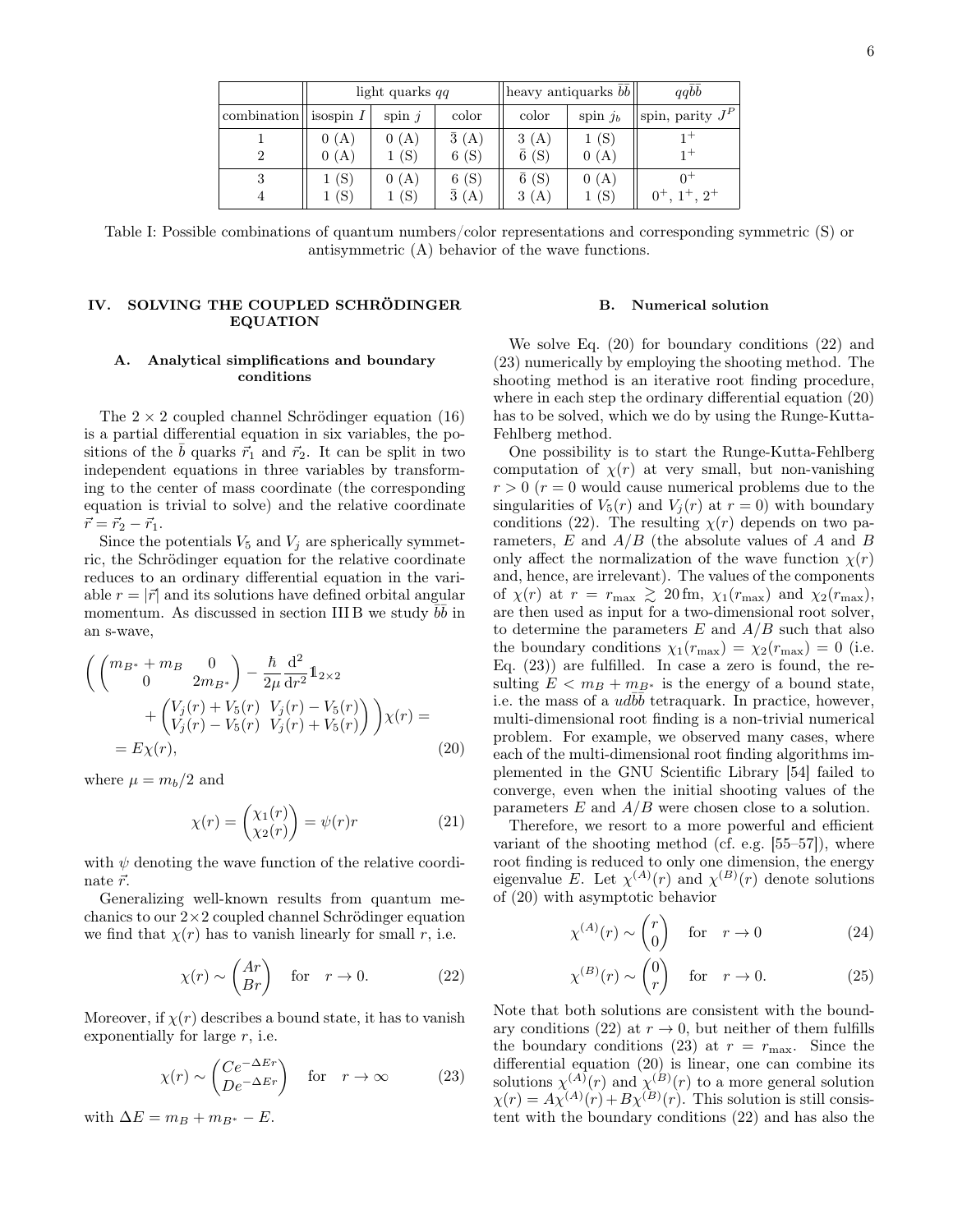7

potential to fulfill the boundary conditions (23),

$$
\chi(r_{\text{max}}) = A\chi^{(A)}(r_{\text{max}}) + B\chi^{(B)}(r_{\text{max}}) = \begin{pmatrix} 0 \\ 0 \end{pmatrix}, (26)
$$

for appropriately chosen  $E$ ,  $A$  and  $B$ . We exclude the trivial and physically not interestimg solution  $A = B =$ 0. There are additional non-trivial solution, if  $\chi^{(A)}(r_{\text{max}})$ and  $\chi^{(B)}(r_{\text{max}})$  are linerly dependent, i.e. if

$$
\det \begin{pmatrix} \chi_1^{(A)}(r_{\text{max}}) & \chi_1^{(B)}(r_{\text{max}}) \\ \chi_2^{(A)}(r_{\text{max}}) & \chi_2^{(B)}(r_{\text{max}}) \end{pmatrix} = 0.
$$
 (27)

Since the left hand side of  $(27)$  depends on E, but neither on A nor on B, a simple one-dimensional root finding algorithm is sufficient. As soon as a solution  $E$  is found, one can obtain  $A/B$  via  $A/B = -\chi_1^{(B)}(r_{\text{max}})/\chi_1^{(A)}(r_{\text{max}})$  =  $-\chi_2^{(B)}(r_{\text{max}})/\chi_2^{(A)}(r_{\text{max}}).$ 

#### C. Results

The lattice QCD computation of the potentials  $V_5(r)$ and  $V_i(r)$  is explained in detail in [40]. We have used 2-flavor gauge link configurations generated by the European Twisted Mass Collabortaion (ETMC) [58, 59].

For the attractive  $I = 0$  potential  $V_5(r)$  we have performed identical computations on several different ensembles to extrapolate the potential to physically light  $u/d$ quark masses. Moreover, an evolved procedure to compute statistical errors and to estimate systematic errors has been applied. The lattice QCD results are consistently described by (9) with parameters  $\alpha_5 = 0.34^{+0.03}_{-0.03}$ ,  $d_5 = 0.45_{-0.10}^{+0.12}$  fm (for details cf. [40]).

The repulsive  $I = 0$  potential  $V_j(r)$  has been computed in the same way. Statistical errors are, however, much larger, such that a precise and stable quark mass extrapolation is not possible. A consistent parametrization of the lattice QCD results is again given by (9) with parameters  $\alpha_j = 0.10 \pm 0.07$ ,  $d_5 = (0.28 \pm 0.17)$  fm, where the errors have been estimated in a rather crude but conservative way.

In Figure 2 both potentials are shown with corresponding error bands. These potentials are then used in the  $2 \times 2$  coupled channel Schrödinger equation (20). We observe that our results concerning the mass E and the binding energy  $m_B + m_{B^*} - E$  of the  $ud\overline{b}\overline{b}$  tetraquark strongly depend on  $V_5(r)$  (which is available rather precisely), but are essentially independent of  $V_i(r)$  (e.g. varying  $\alpha_j$  and  $d_j$  by  $\pm 50\%$  does not change the results). In particular we find that the bound state in the  $I(J^P) = 0(1^+)$  channel persists. The binding energy is

$$
\Delta E = m_B + m_{B^*} - E = 59^{+30}_{-38} \text{ MeV}, \quad (28)
$$

i.e. we confirm the existence of the  $ud\bar{b}\bar{b}$  tetraquark with a confidence level of nearly  $2\sigma$ . Its mass is

$$
E = 10545^{+38}_{-30} \,\text{MeV} \tag{29}
$$



Figure 2: The attractive  $I = 0$  potential  $V_5(r)$  (green) and the repulsive  $I = 0$  potential  $V_i(r)$  (blue); the error bands reflect the uncertainties of the parameters  $\alpha_5$ ,  $d_5$ ,  $\alpha_i$  and  $d_i$  provided in the text.

(for comparison, in previous work, where we did not consider the heavy  $\bar{b}$  spins, we found  $\Delta E = 90^{+43}_{-36}$  MeV [40], i.e., as expected and discussed in section II, heavy spin effects reduce the binding energy.). The errors for both the binding energy  $\Delta E$  and the mass E, are based on many jackknife samples already generated during the lattice QCD computation of the potential  $V_5(r)$ , e.g. correlations between  $\alpha_5$  and  $d_5$  are taken into account. Moreover, systematic errors are also included, e.g. by varying the temporal fitting range to extract the potentials  $V_5(r)$ and  $V_i(r)$ . For details regarding the computation of these errors we refer to [40].

In Figure 3 we show the two components of the wave function (21),  $\chi_1(r)$  (the  $BB^*$  component, brown curves) and  $\chi_2(r)$  (the  $B^*B^*$  component, orange curves). For small  $r \lesssim 0.3$  fm both components are of similar magnitude. In other words, a roughly even mixture of BB<sup>∗</sup> and the heavier  $B^*B^*$  is energetically preferred, since it corresponds to a good approximation to the potential  $V_5(r)$ , which is strongly attractive for small r. On the



Figure 3: The two components of the wave function (21),  $\chi_1(r)$  (the  $BB^*$  component, brown) and  $\chi_2(r)$ (the B<sup>∗</sup>B<sup>∗</sup> component, orange); the three curves reflect the uncertainties of the parameters  $\alpha_5$  and  $d_5$  provided in the text.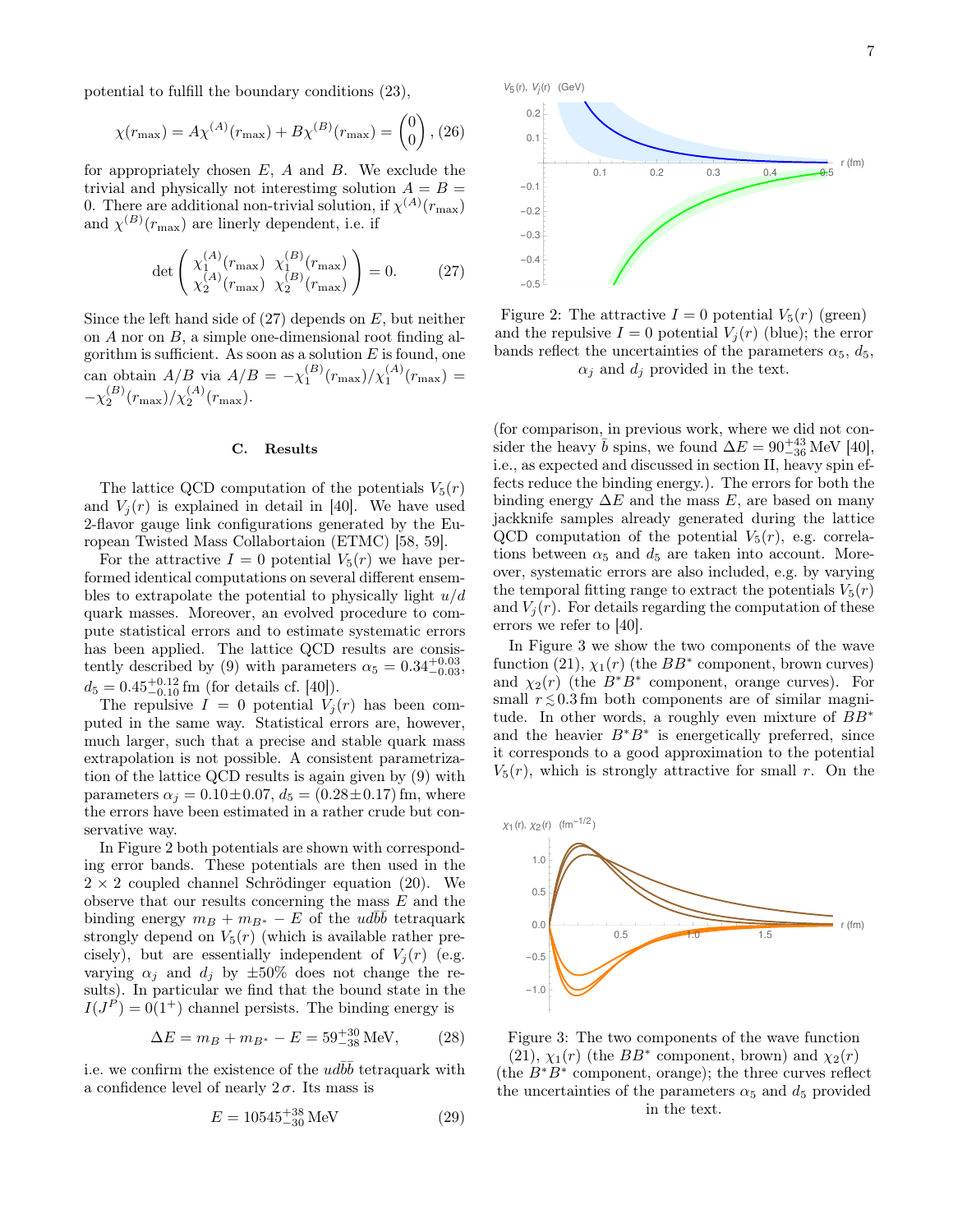other hand, for large  $r \gtrsim 0.6$  fm the behavior is different,  $|\chi_1(r)| \gg |\chi_2(r)|$ , i.e. when the potentials  $V_5(r)$  and  $V_i(r)$ become weaker, the lighter BB<sup>∗</sup> structure is favored.

In Figure 4 we show the radial probability density for the separation of the heavy  $b$  quarks. One can see that a measurement of the  $b\bar{b}$  separation will typically result in a value  $0.1 \,\mathrm{fm} \ldots 0.5 \,\mathrm{fm}$ . In this region both components of the wave function  $\chi(r)$  are sizable, as discussed in the previous paragraph (cf. also Figure 3). The conclusion is that the predicted  $ud\bar{b}\bar{b}$  tetraquark is not just a combination of the two lightest mesons, i.e.  $B$  and  $B^*$ , as one might naively expect. It is rather a linear superposition of a  $BB^*$  and a  $B^*B^*$  structure, where the latter is quite significant. This should be of particular interest e.g. for lattice computations of  $ud\overline{b}\overline{b}$  systems using four quarks of finite mass, where suitable creation operators need to be chosen (cf. e.g. [37, 60]), or for corresponding Dyson-Schwinger Bethe-Salpeter studies (cf. e.g. [8, 9], where, however, flavor combinations different from  $\overline{u}d\overline{b}\overline{b}$ have been considered).



Figure 4: The radial probability density  $\rho(r) = |\chi_1(r)|^2 + |\chi_2(r)|^2$  for the separation of the heavy  $\bar{b}$  quarks; the three curves reflect the uncertainties of the parameters  $\alpha_5$  and  $d_5$  provided in the text.

## V. CONCLUSIONS

We have studied the effects of the heavy  $\bar{b}$  quark spins on  $ud\bar{b}\bar{b}$  tetraquark binding, using static-static-light-light potentials computed with lattice QCD and the BornOppenheimer approximation. We also utilize as input the masses of the pseudoscalar B meson and vector  $B^*$ meson.

We simplify and block diagonalize the resulting large system of 16 coupled Schrödinger equations with the help of the Fierz identity and according to irreducible total angular momentum representations. We find that only one of the resulting blocks is a candidate for a bound four-quark state, which corresponds to our previously predicted  $ud\bar{b}\bar{b}$  tetraquark with quantum numbers  $I(J^{P}) = 0(1^{+})$  [40, 41, 43]. In this block two channels are coupled, a  $BB^*$  pair and a  $B^*B^*$  pair.

Solving the corresponding coupled channel Schrödinger equation numerically we find that the spin of the heavy  $\bar{b}$  quarks decreases the binding energy. Nevertheless, the attraction is sufficiently strong such that the bound fourquark state persists. Thus, we confirm our previous results and present even stronger evidence for an exotic tetraquark with flavour  $ud\overline{b}\overline{b}$ , isospin  $I = 0$ , total angular momentum  $J = 1$  and parity  $P = +$ . It is a boundstate with respect to QCD with a mass, which is  $\Delta E = 59^{+30}_{-38}$  MeV below the  $BB^*$  threshold, but may decay due to the weak interactions.

#### ACKNOWLEDGMENTS

We thank A. Peters for providing static-static-lightlight potentials computed with lattice QCD. We acknowledge useful conversations with K. Cichy, C. Fischer and A. Peters.

P.B. acknowledges the support of CFTP (grant FCT UID/FIS/00777/2013) and is thankful for hospitality at the Institute of Theoretical Physics of Johann Wolfgang Goethe-University Frankfurt am Main. M.W. acknowledges support by the Emmy Noether Programme of the DFG (German Research Foundation), grant WA 3000/1- 1.

This work was supported in part by the Helmholtz International Center for FAIR within the framework of the LOEWE program launched by the State of Hesse.

Calculations on the LOEWE-CSC and on the on the FUCHS-CSC high-performance computer of the Frankfurt University were conducted for this research. We would like to thank HPC-Hessen, funded by the State Ministry of Higher Education, Research and the Arts, for programming advice.

- [1] R. L. Jaffe, Phys. Rev. D15, 267 (1977).
- [2] H. Miyazawa, Phys. Rev. **D20**, 2953 (1979).
- [3] H. Miyazawa, Hakone 1980, Proceedings, High-Energy Nuclear Interactions and Properties of Dense Nuclear Matter 2, 224 (1980).
- [4] M. Oka, Phys. Rev. D31, 2274 (1985).
- [5] M. Oka and C. Horowitz, Phys. Rev. D31, 2773 (1985).
- [6] F. Lenz *et al.*, Annals Phys. **170**, 65 (1986).
- [7] M. Karliner and H. J. Lipkin, Phys. Lett. B575, 249 (2003), arXiv:hep-ph/0402260 [hep-ph].
- [8] W. Heupel, G. Eichmann, and C. S. Fischer, Phys. Lett. B718, 545 (2012), arXiv:1206.5129 [hep-ph].
- [9] G. Eichmann, C. S. Fischer, and W. Heupel, Phys. Lett. B753, 282 (2016), arXiv:1508.07178 [hep-ph].
- [10] P. Bicudo and M. Cardoso, Phys. Rev. D94, 094032 (2016), arXiv:1509.04943 [hep-ph].